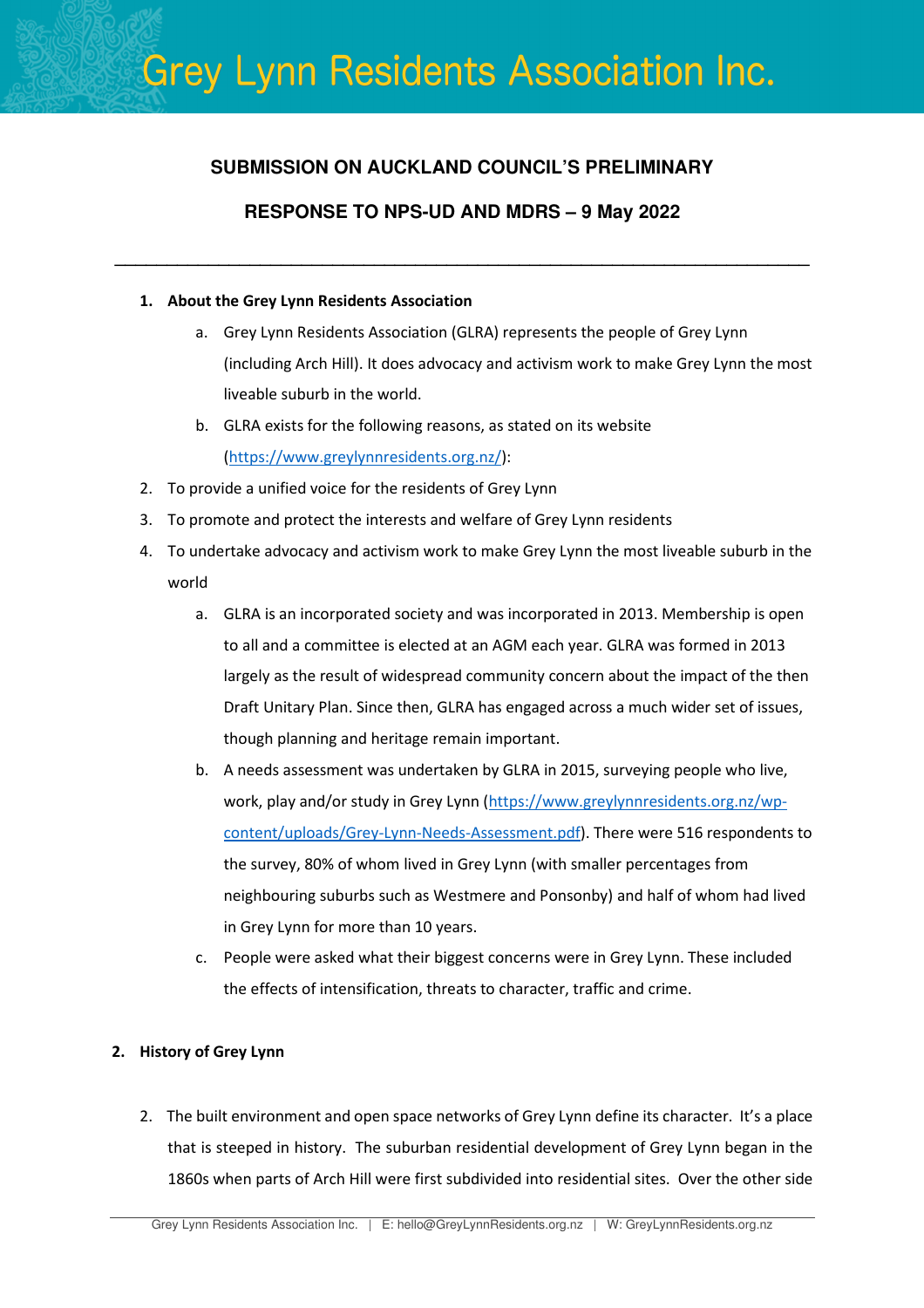of Great North Road lies the vast stretch of land which comprised the Surrey Hills Estate, Auckland's largest Victorian residential subdivision which was progressively developed from 1884. Some other subdivisions in the West Lynn area occurred around the same time, while others followed in the early twentieth century in anticipation of the tram service being extended to the West Lynn area. During the 1920s worker housing was developed on the southern side of in Old Mill Road and in West View Road, the site of the former municipal abattoirs. The residential area on the lower part of Chinaman's Hill followed and was one of the last areas to be developed for residential purposes.

- 2.2 Many areas of Auckland that, like Grey Lynn were predominantly developed from the 1860s through to the 1920s, are shadows of their former selves. They have been stripped of many of their original houses and no longer exhibit the intact character streetscapes they once had. Grey Lynn is a special place, its homes and open space provide a link to the past that is cherished by its residents.
- 2.3 Together these elements form the basis of any assessment under the Resource Management Act 1991 (RMA). These characteristics are fully recognised as being the basis for the sustainable management of urban life as defined by Part 2 RMA and in particular Section 5 and Section 6(f).

#### 3. Resource Management (Enabling Housing Supply and other matters) Amendment Act 2021

3.1 Through this Amendment Act, the NPS-UD has been implemented with a series of changes to the RMA to impose the MDRS and intensification policies across Auckland. Importantly, the Amendment Act did not alter the fundamental structure of the RMA, in particular its purpose and the identification of matters of national importance and significance set out in Part 2 RMA remain paramount. The management of these fundamental means of achieving the sustainable management purpose of the RMA has been protected through the ability to identify "Qualifying Matters". This is the open door available to the Council to continue the legacy of protection and stewardship – kaitiakitanga - towards the special character and historic heritage of Auckland as it exists in Grey Lynn as well as many other parts of Auckland. This opportunity must be grabbed firmly to protect a built heritage that, if it is lost, will never be replaced.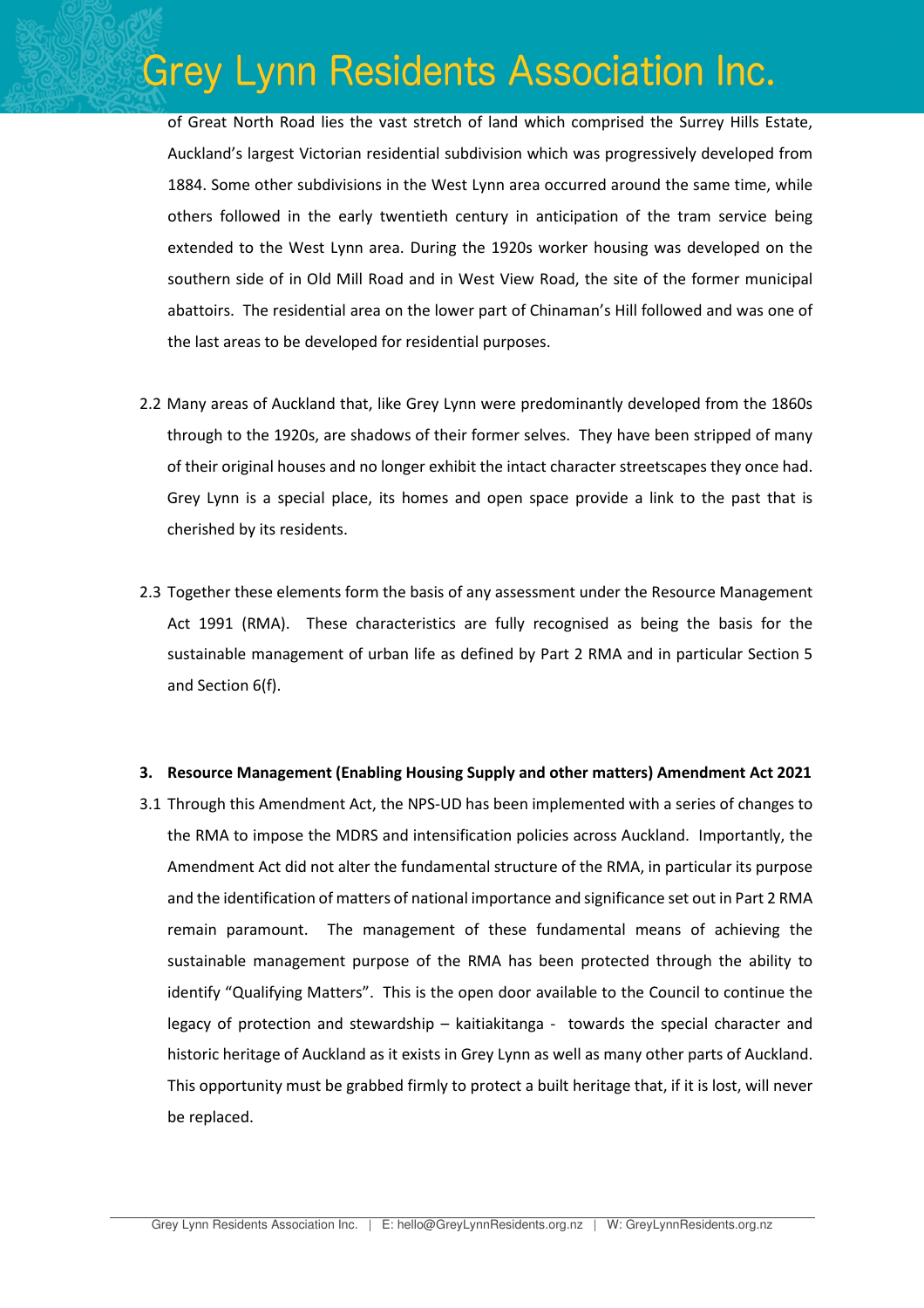- 3.2 This GLRA submission focuses on the means of using the Qualifying Matters opportunity as the appropriate planning mechanism to protect our heritage suburb remembering that the Amendment Act additions do not supersede the Part 2 purpose of the RMA.
- 3.3 The importance of retaining and protecting the charming original housing stock of Grey Lynn has been a primary objective of Auckland's planning instruments (legacy district schemes and district plans) for almost 50 years. This planning technique has ensured that additions, alterations, and improvements to existing houses have been given a thorough examination by the Council's heritage team to ensure the compatibility and integration of any new built form. Proactive planning management has provided for, not only the maintenance, but the enhancement and improvement of Grey Lynn's housing stock. This has been a highly successful focus of kaitiatikanga and stewardship.
- 3.4 However, many Grey Lynners who live outside the Special Character overlay have lovingly restored their original cottages, villas and bungalows, acting as if they were legally required to do so.
- 3.5 Consequently, since the Residential 1 (now Special Character) areas of Grey Lynn were identified in the early 1990s the character of the houses not covered by the overlay has improved. Extraneous additions from 1970s carports to fake brick cladding have been carefully removed, peeling paint has been stripped, and after much hard labour the original character has been able to shine through just as it did when first built. The restoration of these properties has further reinforced the special character of the area.
- 3.6 In our feedback to the Draft Unitary Plan and our subsequent submissions to the Proposed Unitary Plan we asked that:
- 3.7 "The GLRA asks that Council undertake a historic character assessment and field survey of the residential areas of Grey Lynn not currently included in the historic character overlays, to allow the full extent of historic character in Grey Lynn to be identified and protected."
- 3.8 We note with disappointment that this has never occurred. Heritage architect Graeme Burgess and historian Tania Mace are prepared to undertake a survey of some of the streets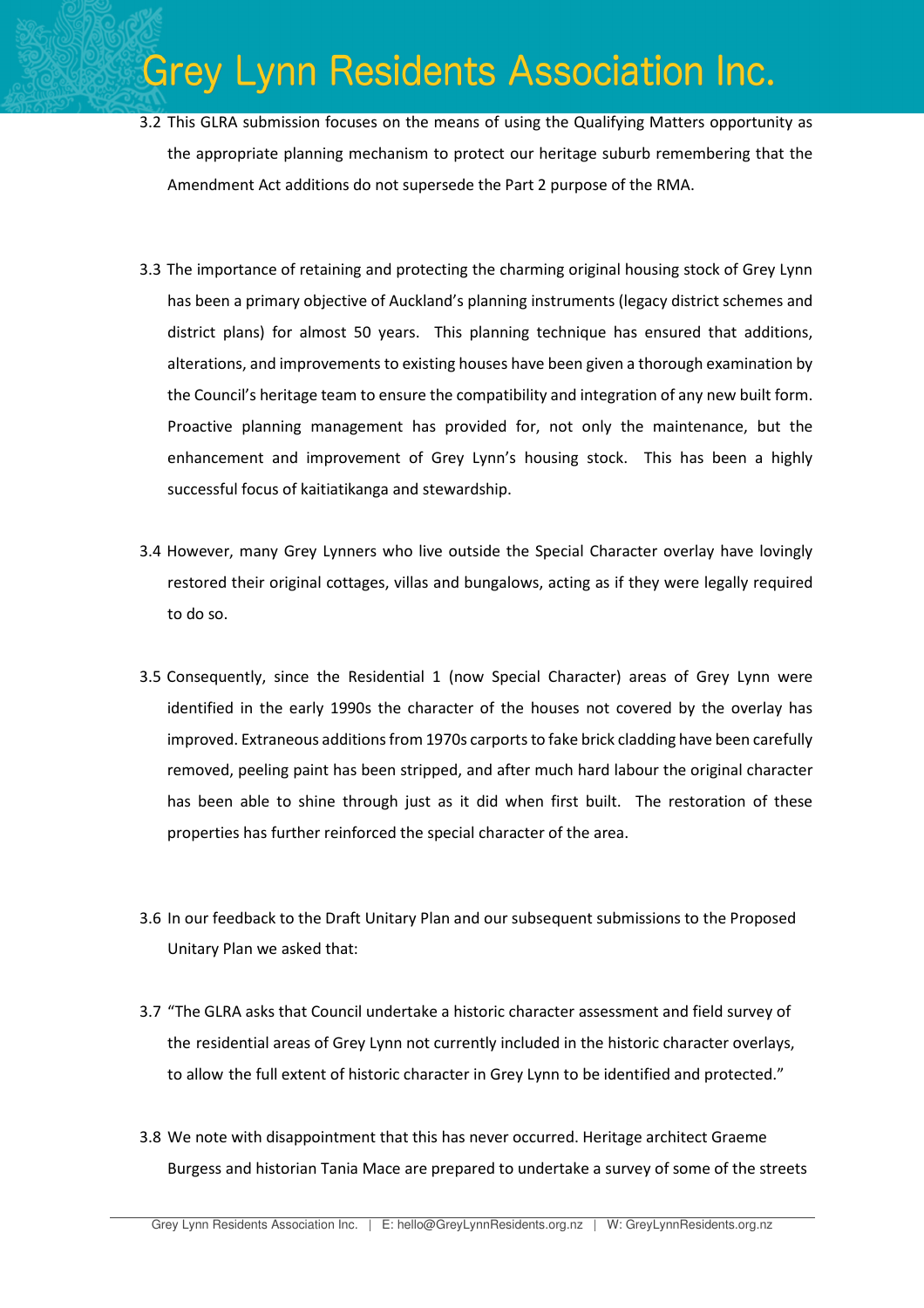that are outside the Special Character overlay but are highly intact streetscapes of original late nineteenth and early twentieth century dwellings. This will take time so we propose delivering the results of this survey at a later date as an addendum to this submission.

3.9 Housing density and height should be retained as current rules allow within Special Character areas and on Historic Character scheduled properties to enable those special parts of our city to retain their character and open space provisions.

#### 4 RMA Section 6(f) Validation

4.1 GLRA submits that the highly intact special character areas of our suburb fall within the nomenclature of – Historic Heritage – and thereby are within the intention of s.6(f) RMA as a matter of national importance. This automatically lifts those properties into the Qualifying Matter definition provided in the Amendment Act.

#### 5 Walkable Catchments

5.1 We believe that Council's method of determining walkable catchments is flawed. It takes no account of topography, street layout or safety. It's simply been measured as the crow flies. As anyone will know, you can't just walk down the road and across the motorway, or through the park at night.

#### 6 Trees

- 6.1 The upzoning of areas of Grey Lynn that lie outside the Special Character and Historic Heritage overlays into Terrace House and Apartment Zone and Mixed Housing Urban threatens the many unprotected trees that currently grow in suburban gardens. Over the last 150 years, Grey Lynn has gone from a largely barren landscape to a leafy wellestablished residential suburb where you can hear the beating of kereru (wood pigeon) wings, along with the song of the tui, the chirping of piwakawaka (fantail), and even the occasional haunting call of the ruru (morepork). These and many other species of birds, both native and exotic have made Grey Lynn their home. Grey Lynn's urban forest is threatened by the wholesale upzoning of land beyond the Special Character areas.
- 6.2 We also note with alarm that the only avenue of protected street trees in Grey Lynn is in Hakanoa Street. The equally splendid London plane trees of Selbourne Street, Browning Street, Francis Street and Castle Street remain unprotected. This should surely be remedied. Furthermore, though Hakanoa and Castle Streets are covered by the Special Character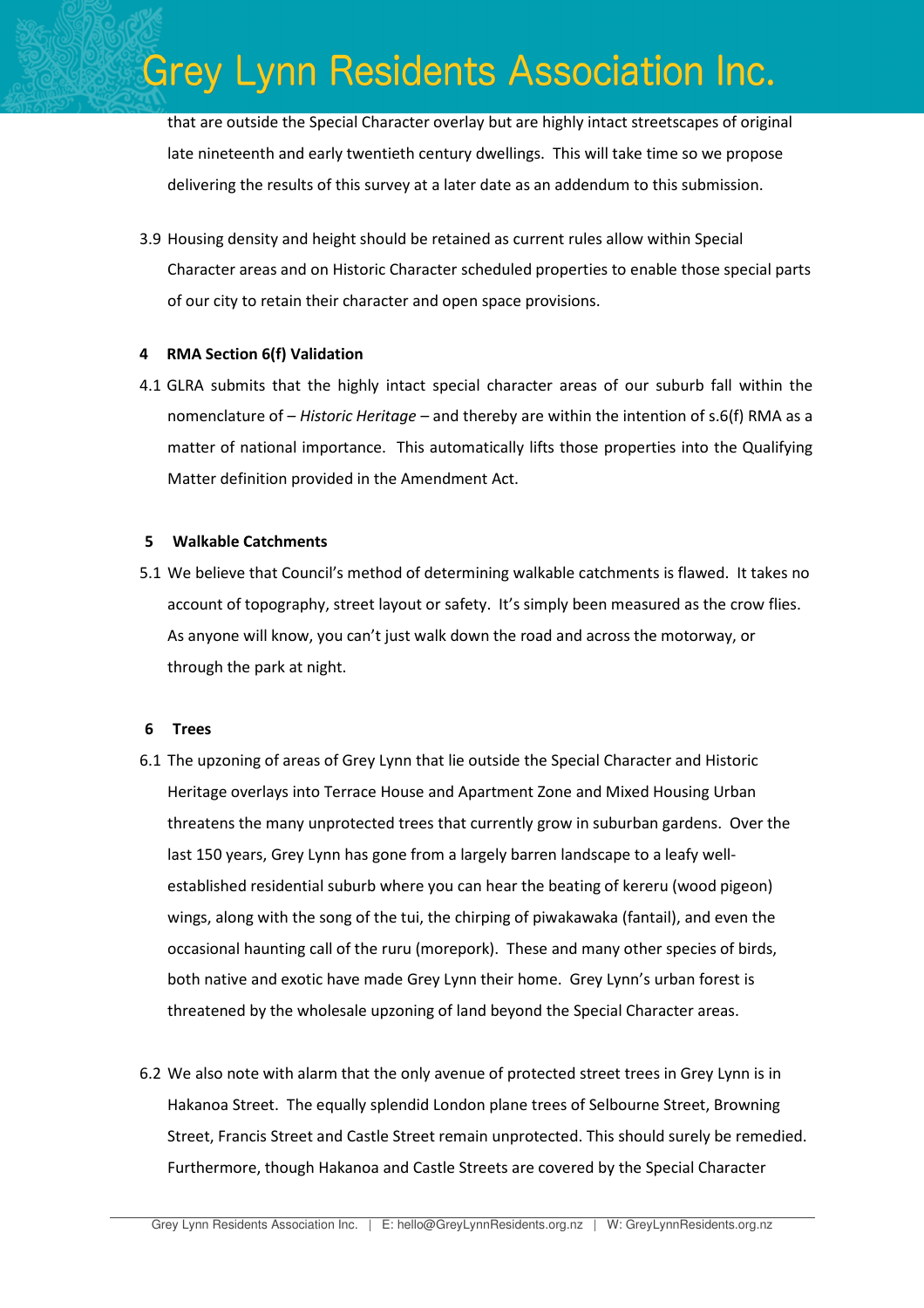overlay, only parts of Selbourne and Browning Streets are. We feel sure that the other parts of these tree lined streets would surely qualify for inclusion in the special character overlay. It makes good sense to protect not only the trees, but the charming streetscape of villas and bungalows that stand below their outstretched branches.

#### 7 Infrastructure

- 7.1 The stormwater and wastewater infrastructure of Grey Lynn will not cope with the level of residential density that the preliminary response maps show. Planned improvements are based on the existing development capacity, so do not allow for the proposed increase in housing density.
- 7.2 We already have well-known water quality issues in Coxs Bay which is heavily polluted from sewage outflows when rain overloads capacity in the drainage system. We believe this is a considerable constraint on the level of development which Grey Lynn can take without having detrimental effects on the health and wellbeing of our harbour.

#### 8 Opportunities for Intensification

- 8.1 GLRA supports intelligent intensification that creates liveable new homes without taking away from the liveability of existing homes in the neighbourhood. We consider that there remains ample opportunity for growth in Grey Lynn in the ridgetop high density development zones that are unaffected by Historic Heritage or Special Character on Great North Road. Opportunities for intensification also exist through the Mixed Use Zones located in streets close the Ponsonby Road and Great North Road corner (Maidstone, Pollen, Mackelvie and Scanlan), and opposite in the streets by the corner of Newton Road and Great North Road (Chapman, Burgoyne, Nixon, Burns and Waima). Much of this Mixed Use land has an addition height variation, allowing eight storey buildings with a mix of commercial and residential uses to be built. There is also a substantial block of Mixed Use zoned land, also with additional height variation on Richmond Road where Westmoreland Street West runs through. This land can also be developed with a mix so commercial and residential uses with buildings of 5, 6 and 8 stories permitted.
- 8.2 GLRA submits that the Special Character protection being sought across Grey Lynn will not adversely affect development capacity overall in the inner-city suburbs of Auckland.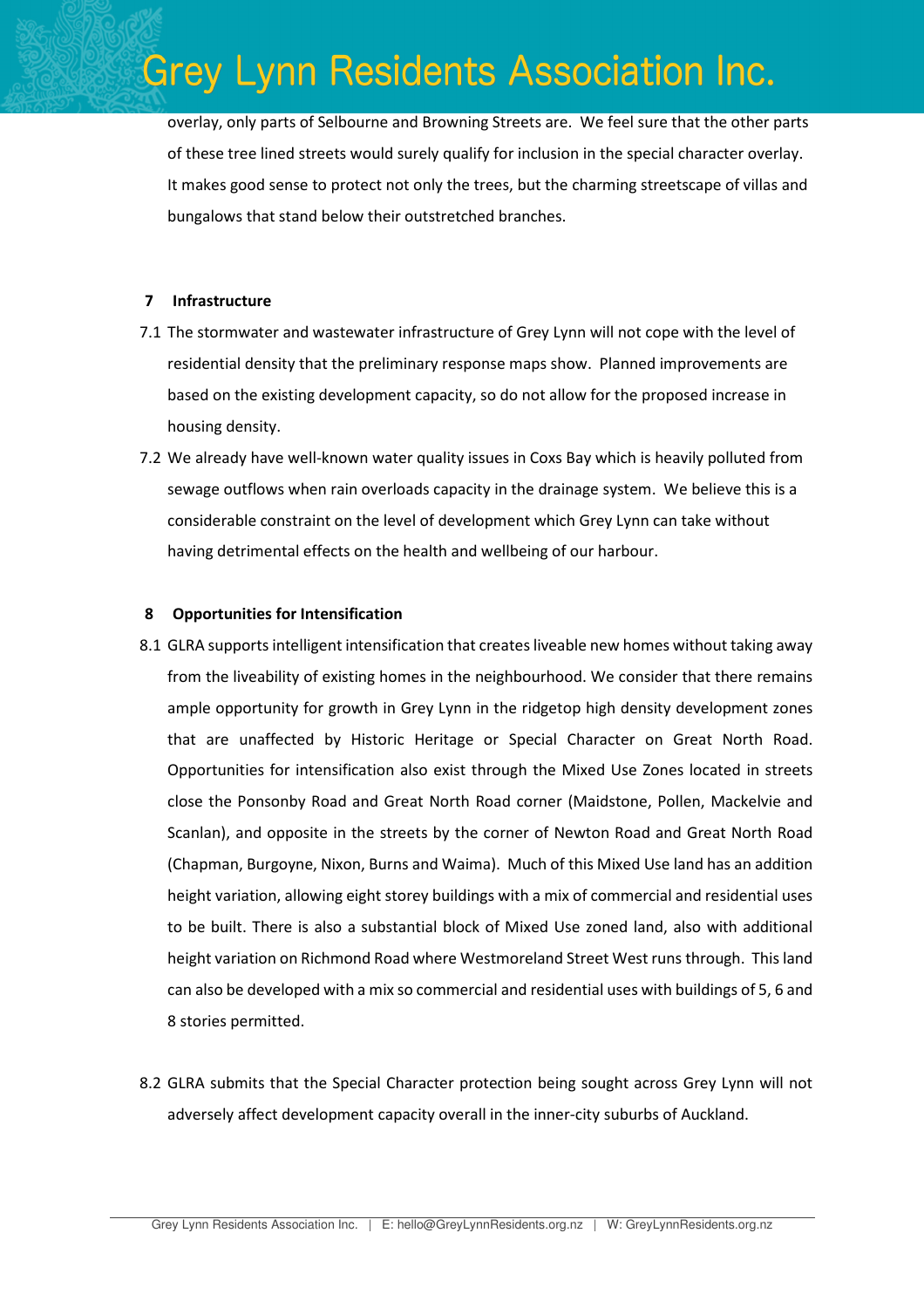### 9 Amenity Values

9.1 We understand that Council is required to implement the NPS-UD and MDRS but we feel that the upzoning the vast majority of urban residential land to Mixed Housing Urban and Terrace House and Apartment will not provide the housing choice that Aucklanders want. We want to live in a city where any new development is well-designed, and healthy to live in, with adequate sunlight and places for trees to grow. New developments must also not rob neighbouring residents in existing homes of the sunlight which is so vital to healthy living environments. Council needs to find a way to ensure that neighbourhoods are not destroyed by developments which pay no heed to neighbours' amenity.

#### 10 Parks and Reserves

10.1 Qualifying matters must include all current reserves, parks and open space. It is essential that as much public green space as possible is retained in and intensified city to make it liveable, especially as the new MRDS rules will reduce the amount of outdoor space on private sections significantly.

10.2 Housing density and height should be retained as current rules allow around public open space and not increased, to enable those special parts of our city to retain their character and open space provisions.

#### 11 Conclusion

In summary GLRA submits:

- 11.1 We support residential and business Special Character being a Qualifying Matter.
- 11.2 We ask that the existing rules for density and height be retained in Special Character areas, on Historic Heritage sites and on properties a public open space.

11.3 We request that tree cover be a qualifying matter.

11.4 We feel that a more rigorous approach should be taken to the measurement actual walking distances within walkable catchments and the ease and safety of walking the relevant routes. Without this information, the only reasonable choice to make is to request that the walkable catchments are closer than the Council suggests.

11.5 GLRA considers that infrastructure limitations in Grey Lynn form a Qualifying Matter.